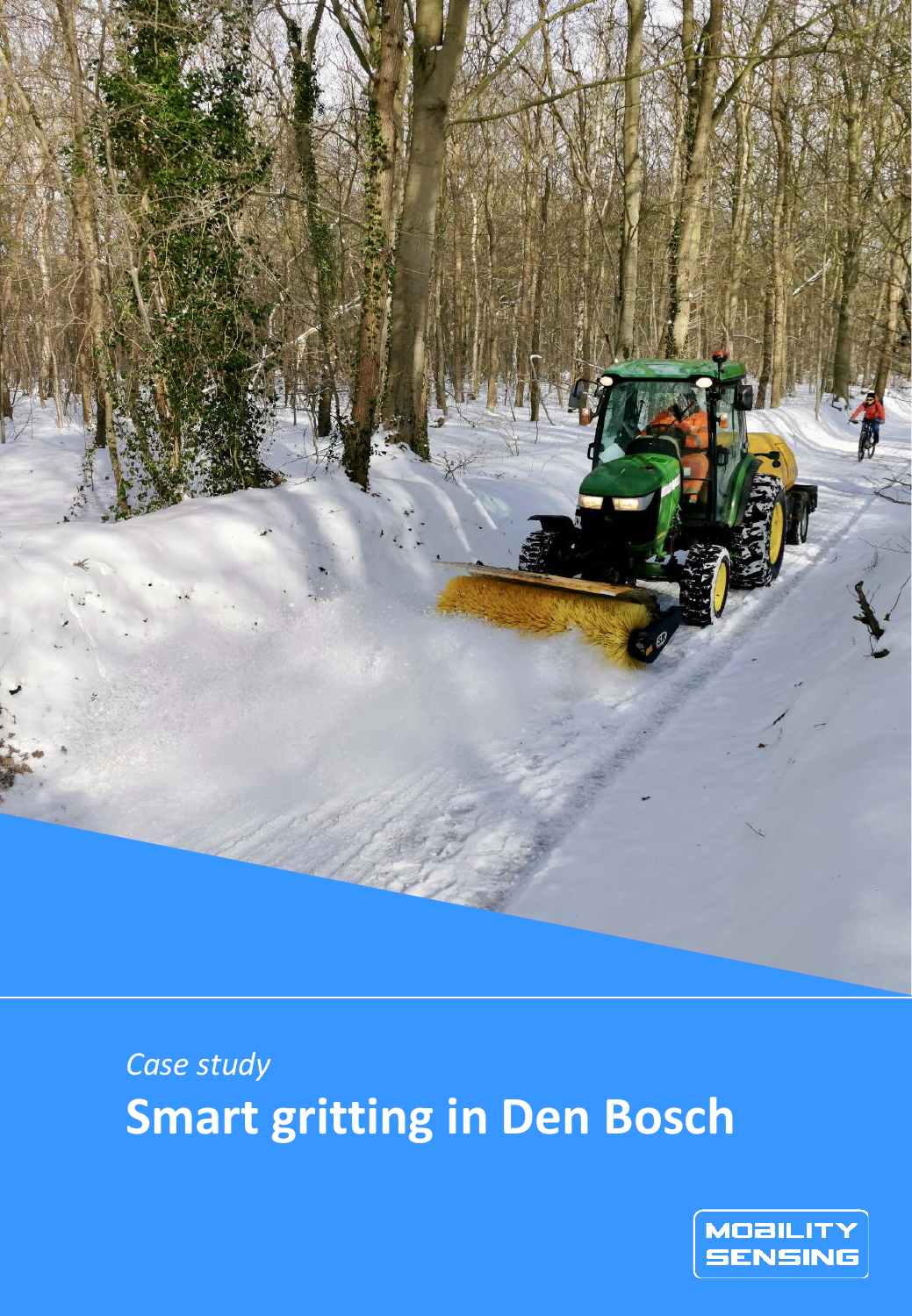# **Smart gritting in Den Bosch**

Mobility Sensing measuring points in the Den Bosch road network to optimise gritting operations

### **Case**

Gritting activities often entail enormous costs and also have negative environmental impacts. Besides, road operators have too little overview about specific road segments such as bridges and overpasses that are more prone to freezing. The City of Den Bosch called the help of Mobility Sensing to obtain more details about the temperature of their road surface in order to better plan their gritting operations, improve road safety and reduce operational costs.



*"StreetSense pods offer a unique extension to your winter conditions monitoring system and provides reliable information about the temperature of your road network. Its design limits installation and operational costs to a minimum."*

Tom van de Ven Mobility Sensing

Tom van de Ven Founder Mobility Sensing